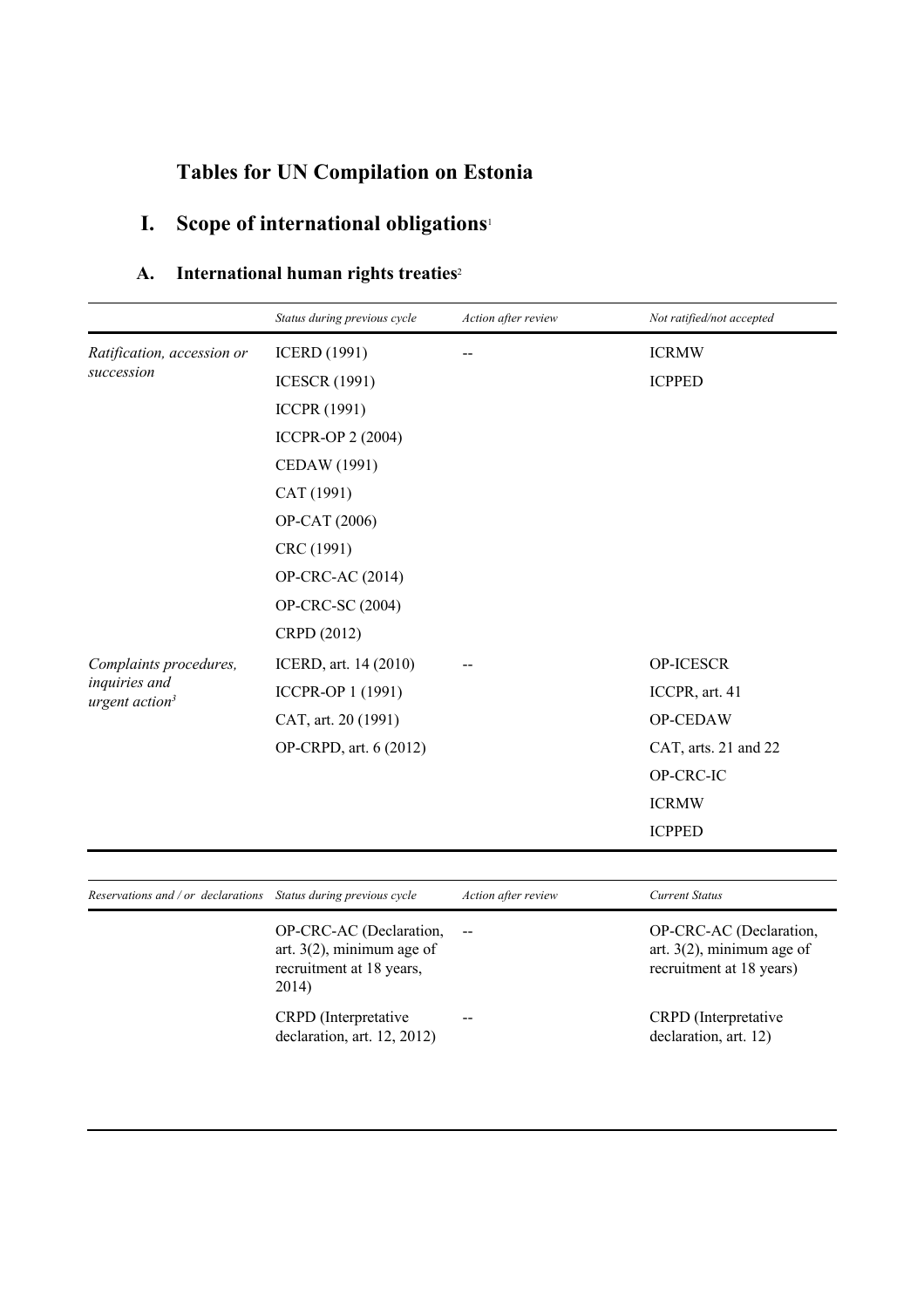|                                          | Status during previous cycle                                                             | Action after review | Not ratified                                                                                          |
|------------------------------------------|------------------------------------------------------------------------------------------|---------------------|-------------------------------------------------------------------------------------------------------|
| Ratification, accession or<br>succession | Convention on the<br>Prevention and Punishment<br>of the Crime of Genocide               |                     | 1954 Convention relating to<br>the Status of Stateless<br>Persons. <sup>4</sup>                       |
|                                          | Geneva Conventions of 12<br>August 1949 and Additional<br>Protocols thereto <sup>5</sup> |                     | 1961 Convention on the<br>Reduction of Statelessness<br>and the European<br>Convention on Nationality |
|                                          | Rome Statute of the<br>International Criminal Court                                      |                     | Convention against<br>Discrimination in Education                                                     |
|                                          |                                                                                          |                     | ILO Conventions Nos. 169<br>and 189 <sup>6</sup>                                                      |
|                                          | Palermo Protocol <sup>7</sup>                                                            |                     |                                                                                                       |
|                                          | ILO fundamental<br>Conventions <sup>8</sup>                                              |                     |                                                                                                       |

#### **B. Other main relevant international instruments**

### **II. Cooperation with human rights mechanisms and bodies**

| Treaty body         | Concluding observations<br>included in previous review | Latest report submitted<br>since previous review | Latest concluding<br>observations           | Reporting status                                              |
|---------------------|--------------------------------------------------------|--------------------------------------------------|---------------------------------------------|---------------------------------------------------------------|
| <b>CERD</b>         | August 2014                                            | 2019                                             |                                             | Twelfth and thirteenth<br>reports consideration<br>postponed. |
| <b>CESCR</b>        | December 2011                                          | 2017                                             | March 2019                                  | Fourth report due in<br>2024.                                 |
| <b>HR</b> Committee |                                                        | 2018                                             | March 2019                                  | Fifth report due in<br>2025.                                  |
| <b>CEDAW</b>        |                                                        | 2015                                             | November 2016                               | Seventh report<br>overdue since 2020.                         |
| <b>CAT</b>          | May 2013                                               |                                                  |                                             | Sixth report overdue<br>since $2017$ .                        |
| <b>CRC</b>          |                                                        | 2014 (on CRC)/2016<br>(on OP-CRC-AC)             | February 2017 (on<br>CRC and OP-CRC-<br>AC) | Fifth to seventh<br>reports due in 2022.                      |

### **A. Cooperation with treaty bodies**<sup>9</sup>

#### **Reporting status**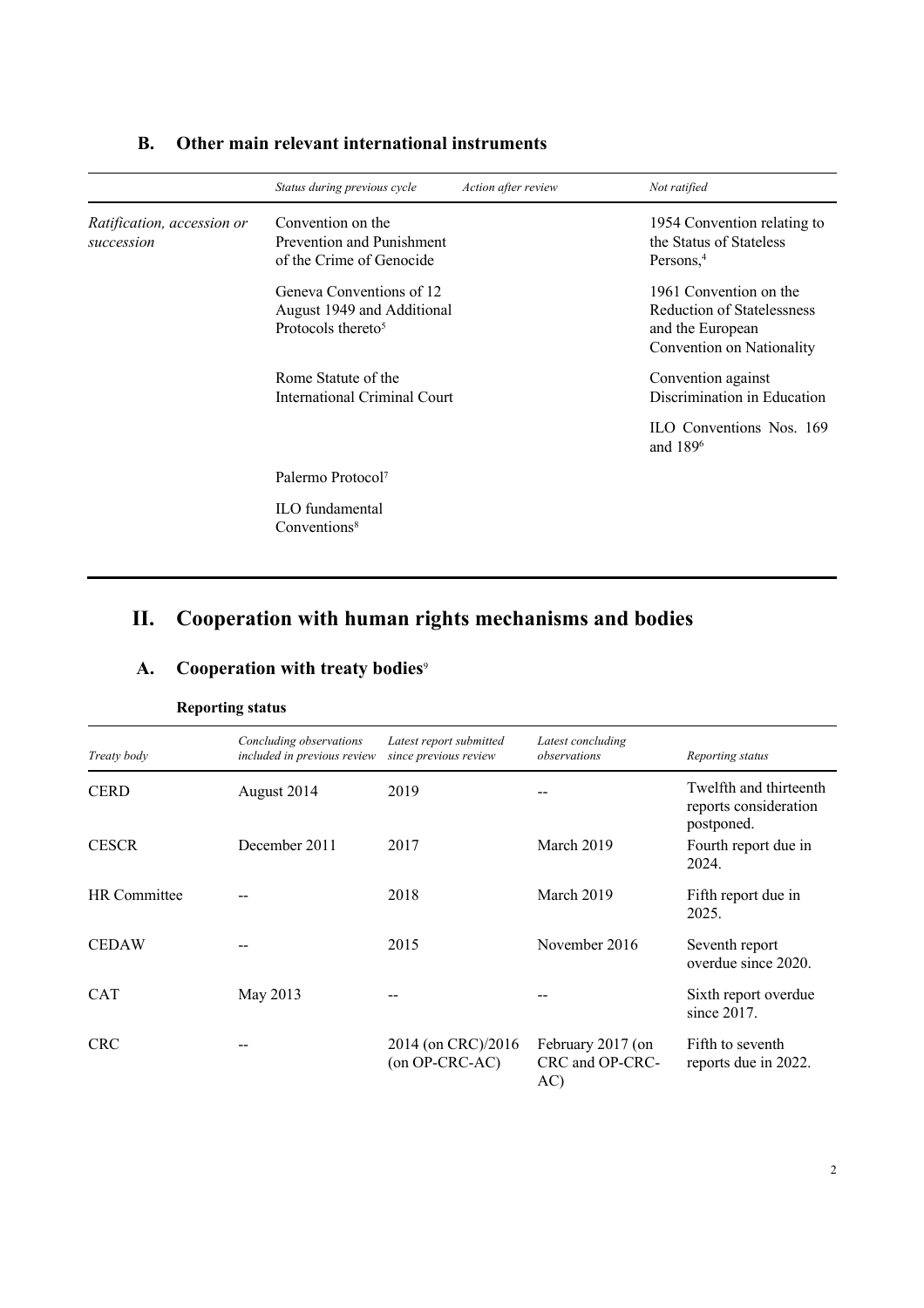CRPD -- 2015 -- 2015 -- Initial report pending consideration in March 2021.

| Treaty body         | Due in          | Subject matter                                                                                                                                                                                                                                        | Submitted                                                                         |
|---------------------|-----------------|-------------------------------------------------------------------------------------------------------------------------------------------------------------------------------------------------------------------------------------------------------|-----------------------------------------------------------------------------------|
| <b>CERD</b>         | 2015            | Prohibition of racist<br>organizations and<br>combating racist hate<br>speech; racial motivation as<br>an aggravating circumstance<br>in criminal law; and<br>education of Roma<br>children. <sup>10</sup>                                            | 2015. <sup>11</sup> Dialogue on-going. <sup>12</sup>                              |
| <b>CESCR</b>        | 2021            | Amendments to the Equal<br>Treatment Act: removal of<br>barriers to acquisition of<br>Estonian citizenship by<br>stateless persons; and<br>development of a gender-<br>sensitive drug policy. <sup>13</sup>                                           |                                                                                   |
| <b>HR</b> Committee | 2021            | Hate speech and hate<br>crimes; non-consensual<br>psychiatric treatment; and<br>refugees and asylum<br>seekers. <sup>14</sup>                                                                                                                         |                                                                                   |
| <b>CEDAW</b>        | 2018            | Violence against women;<br>and employment. <sup>15</sup>                                                                                                                                                                                              | 2018. <sup>16</sup> Information<br>requested in the next<br>report. <sup>17</sup> |
| <b>CAT</b>          | 2014            | Conducting prompt,<br>impartial and effective<br>investigations; ensuring or<br>strengthening legal<br>safeguards for persons<br>detained; and prosecuting<br>suspects and sanctioning<br>perpetrators of torture or ill-<br>treatment. <sup>18</sup> | 2014. <sup>19</sup> Additional<br>information requested. <sup>20</sup>            |
| <b>Views</b>        |                 |                                                                                                                                                                                                                                                       |                                                                                   |
| Treaty body         | Number of views | <b>Status</b>                                                                                                                                                                                                                                         |                                                                                   |
| <b>HR</b> Committee | $1^{21}$        |                                                                                                                                                                                                                                                       | Information requested <sup>22</sup>                                               |

#### **Responses to specific follow-up requests from concluding observations**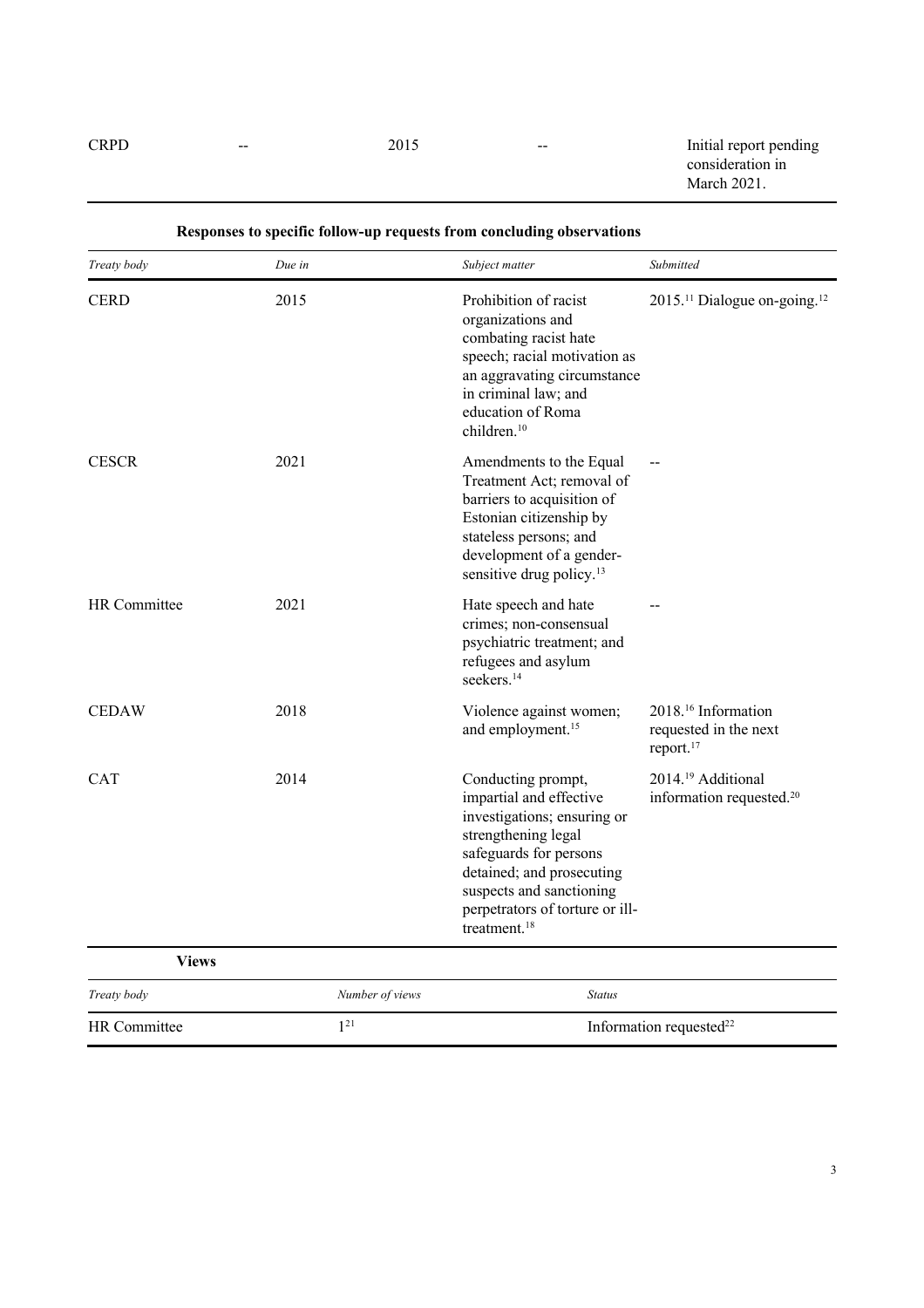#### **B. Cooperation with special procedures**<sup>23</sup>

|                                                         | Status during previous cycle                                                                                   | Current status |
|---------------------------------------------------------|----------------------------------------------------------------------------------------------------------------|----------------|
| Standing invitations                                    | Yes                                                                                                            | Yes            |
| Visits undertaken                                       | None                                                                                                           | None           |
| Visits agreed to in principle                           | None                                                                                                           | None           |
| Visits requested                                        | None                                                                                                           | None           |
| Responses to letters of<br>allegation and urgent appeal | During the period under review 2<br>communications were sent. The<br>Government replied to 1<br>communications |                |

### **C. Status of national human rights institutions**<sup>24</sup>

| National human rights institution    | Status during previous cycle | Status during present cycle <sup>25</sup>                                                                                                    |
|--------------------------------------|------------------------------|----------------------------------------------------------------------------------------------------------------------------------------------|
| The Chancellor of Justice of Estonia |                              | Accredited "A" by the Sub-<br>Committee on Accreditation of the<br>Global Alliance of National Human<br>Rights Institutions (December 2020). |

#### *Notes*

<sup>1</sup> Unless indicated otherwise, the status of ratification of instruments listed in the table may be found on the official website of the United Nations Treaty Collection database, Office of Legal Affairs of the United Nations Secretariat, http://treaties.un.org/. Please also refer to the United Nations compilation on Estonia from the previous cycle (A/HRC/WG.6/24/EST/2).

| $2\degree$ The following abbreviations have been used in the universal periodic review document: |  |  |   |  |  |  |  |
|--------------------------------------------------------------------------------------------------|--|--|---|--|--|--|--|
|                                                                                                  |  |  | . |  |  |  |  |

| <b>ICERD</b>     | International Convention on the Elimination of All Forms of   |
|------------------|---------------------------------------------------------------|
|                  | Racial Discrimination;                                        |
| <b>ICESCR</b>    | International Covenant on Economic, Social and Cultural       |
|                  | Rights;                                                       |
| <b>OP-ICESCR</b> | Optional Protocol to ICESCR;                                  |
| <b>ICCPR</b>     | International Covenant on Civil and Political Rights;         |
| <b>ICCPR-OP1</b> | Optional Protocol to ICCPR;                                   |
| <b>ICCPR-OP2</b> | Second Optional Protocol to ICCPR, aiming at the abolition of |
|                  | the death penalty;                                            |
| <b>CEDAW</b>     | Convention on the Elimination of All Forms of Discrimination  |
|                  | against Women;                                                |
| <b>OP-CEDAW</b>  | Optional Protocol to CEDAW;                                   |
| <b>CAT</b>       | Convention against Torture and Other Cruel, Inhuman or        |
|                  | Degrading Treatment or Punishment;                            |
| OP-CAT           | Optional Protocol to CAT;                                     |
| <b>CRC</b>       | Convention on the Rights of the Child;                        |
|                  |                                                               |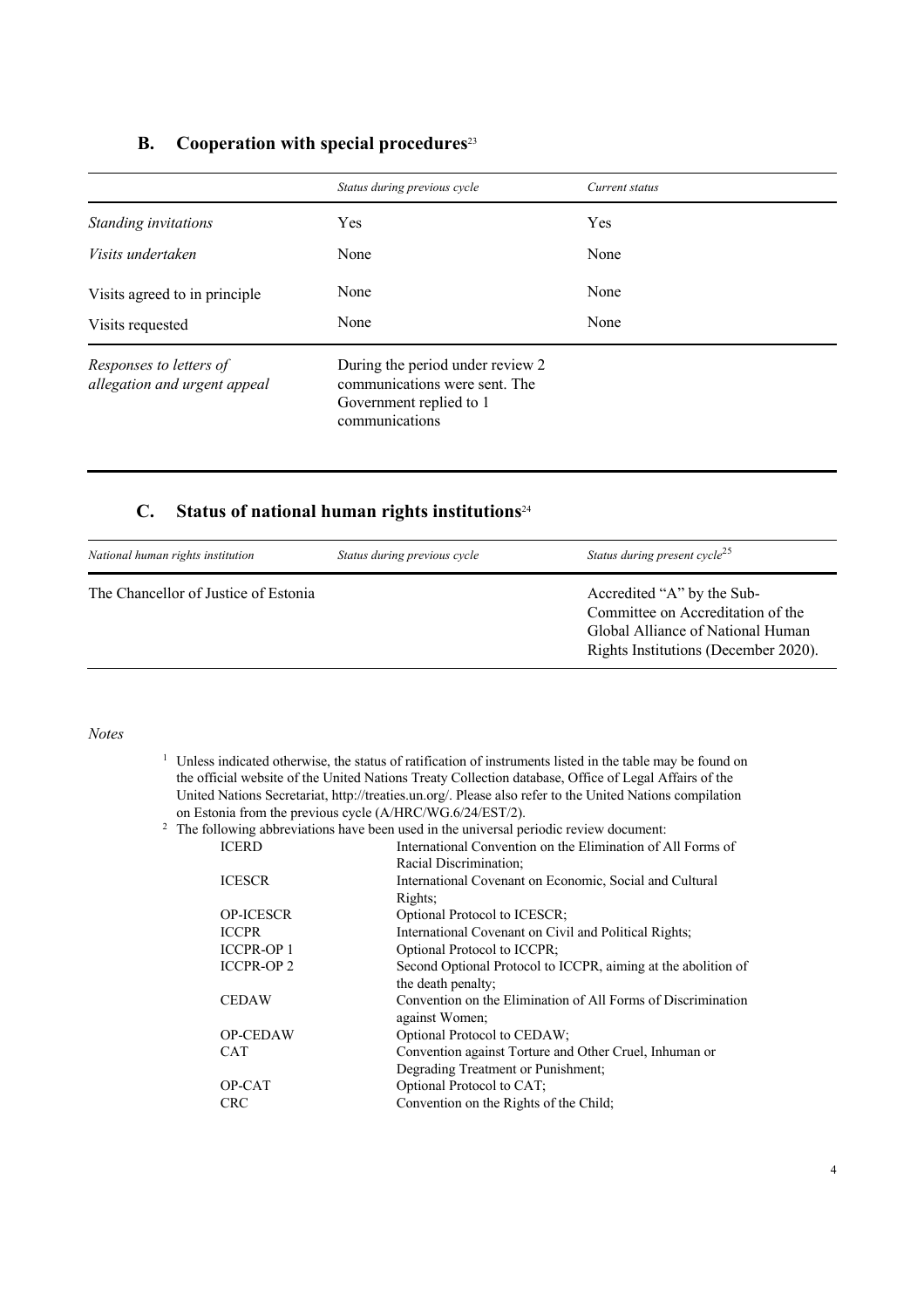| OP-CRC-AC      | Optional Protocol to CRC on the involvement of children in      |
|----------------|-----------------------------------------------------------------|
|                | armed conflict;                                                 |
| OP-CRC-SC      | Optional Protocol to CRC on the sale of children, child         |
|                | prostitution and child pornography;                             |
| OP-CRC-IC      | Optional Protocol to CRC on a communications procedure;         |
| <b>ICRMW</b>   | International Convention on the Protection of the Rights of All |
|                | Migrant Workers and Members of Their Families;                  |
| <b>CRPD</b>    | Convention on the Rights of Persons with Disabilities;          |
| <b>OP-CRPD</b> | Optional Protocol to CRPD;                                      |
| <b>ICPPED</b>  | International Convention for the Protection of All Persons      |
|                | from Enforced Disappearance.                                    |

- <sup>3</sup> Individual complaints: ICCPR-OP 1, art. 1; OP-CEDAW, art. 1; OP-CRPD, art. 1; OP-ICESCR, art. 1; OP-CRC-IC, art. 5; ICERD, art. 14; CAT, art. 22; ICRMW, art. 77; and ICPPED, art. 31. Inquiry procedure: OP-CEDAW, art. 8; CAT, art. 20; ICPPED, art. 33; OP-CRPD, art. 6; OP-ICESCR, art. 11; and OP-CRC-IC, art. 13. Inter-State complaints: ICCPR, art. 41; ICERD, art. 11; ICRMW, art. 76; ICPPED, art. 32; CAT, art. 21; OP-ICESCR, art. 10; and OP-CRC-IC, art. 12. Urgent action: ICPPED, art. 30.
- <sup>4</sup> 1951 Convention relating to the Status of Refugees and its 1967 Protocol, 1954 Convention relating to the Status of Stateless Persons, and 1961 Convention on the Reduction of Statelessness.
- <sup>5</sup> Geneva Convention for the Amelioration of the Condition of the Wounded and Sick in Armed Forces in the Field (First Convention); Geneva Convention for the Amelioration of the Condition of Wounded, Sick and Shipwrecked Members of Armed Forces at Sea (Second Convention); Geneva Convention relative to the Treatment of Prisoners of War (Third Convention); Geneva Convention relative to the Protection of Civilian Persons in Time of War (Fourth Convention);Protocol Additional to the Geneva Conventions of 12 August 1949, and relating to the Protection of Victims of International Armed Conflicts (Protocol I); Protocol Additional to the Geneva Conventions of 12 August 1949, and relating to the Protection of Victims of Non-International Armed Conflicts (Protocol II); Protocol Additional to the Geneva Conventions of 12 August 1949, and relating to the Adoption of an Additional Distinctive Emblem (Protocol III). For the official status of ratifications, see Federal Department of Foreign Affairs of Switzerland, at https://www.dfae.admin.ch/eda/fr/dfae/politique-exterieure/droit-international-public/traites-

internationaux/depositaire/protection-des-victimes-de-la-guerre.html.

- <sup>6</sup> ILO Indigenous and Tribal Peoples Convention, 1989 (No. 169) and Domestic Workers Convention, 2011 (No. 189).
- <sup>7</sup> Protocol to Prevent, Suppress and Punish Trafficking in Persons, Especially Women and Children, supplementing the United Nations Convention against Transnational Organized Crime.
- <sup>8</sup> International Labour Organization Convention No. 29 concerning Forced or Compulsory Labour; Convention No. 105 concerning the Abolition of Forced Labour; Convention No. 87 concerning Freedom of Association and Protection of the Right to Organise; Convention No. 98 concerning the Application of the Principles of the Right to Organise and to Bargain Collectively; Convention No. 100 concerning Equal Remuneration for Men and Women Workers for Work of Equal Value; Convention No. 111 concerning Discrimination in Respect of Employment and Occupation; Convention No. 138 concerning Minimum Age for Admission to Employment; Convention No. 182 concerning the Prohibition and Immediate Action for the Elimination of the Worst Forms of Child Labour.
- <sup>9</sup> The following abbreviations have been used in the present document:

| <b>CERD</b>                          | Committee on the Elimination of Racial Discrimination; |
|--------------------------------------|--------------------------------------------------------|
| <b>CESCR</b>                         | Committee on Economic, Social and Cultural Rights;     |
| HR Committee                         | Human Rights Committee;                                |
| <b>CEDAW</b>                         | Committee on the Elimination of Discrimination against |
|                                      | Women;                                                 |
| <b>CAT</b>                           | Committee against Torture;                             |
| <b>CRC</b>                           | Committee on the Rights of the Child;                  |
| <b>CRPD</b>                          | Committee on the Rights of Persons with Disabilities;  |
| 10<br>CERD/C/EST/CO/10-11, para. 23. |                                                        |

<sup>11</sup> CERD/C/EST/CO/10-11/Add.1.